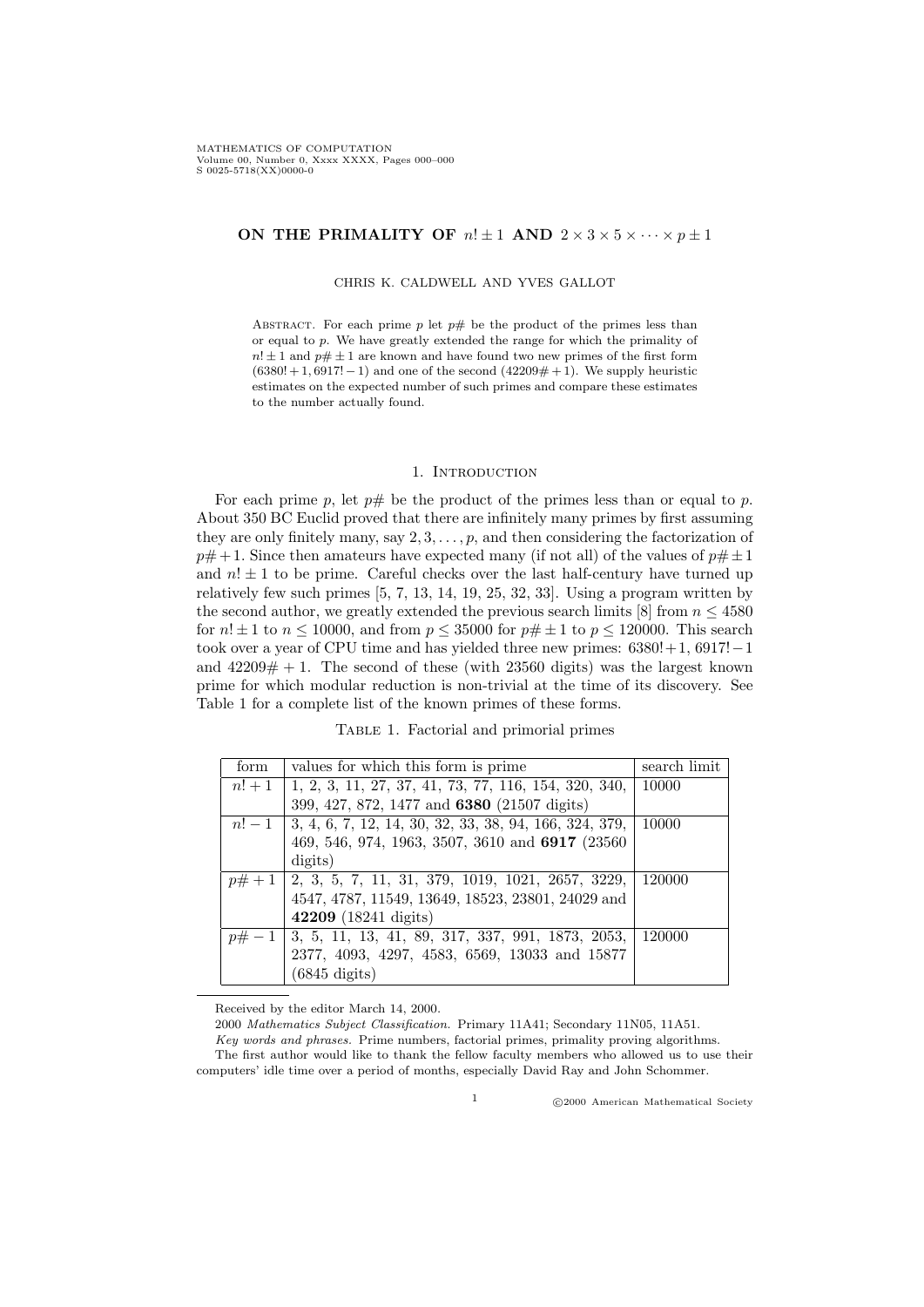In this article we first provide heuristic estimates of how many such primes "should" be found. We next describe the program used and the search procedure, then list several other new record primes found using this same program in related searches.

#### 2. Heuristical Analysis

An obvious question as we undergo a search of this type is how many such primes do we expect? Is there a reasonable number of new primes to find in this range? Heuristically we can offer an educated guess at what the answer to these questions should be. This has often been done for other forms of primes such as those defined by irreducible polynomials (see, for example, [3, 21]) as well as for some non-polynomial forms (e.g., Mersenne [30, 35], Wieferich [11], generalized Fermat  $[16]^1$ , and primes of the form  $k \cdot 2^n + 1$  [4]). We do it here for the first time for the factorial and primorial primes. Even as we offer these heuristics, we must agree heartily with Bach and Shallit as they muse

Clearly, no one can mistake these probabilistic arguments for rigorous mathematics and remain in a state of  $grace<sup>2</sup>$  Nevertheless, they are useful in making educated guesses as to how number-theoretic functions should "behave." ([1, p. 248])

2.1. **Primorial primes.** Primes of the form  $p \# \pm 1$  are sometimes called the primorial primes (a term introduced by H. Dubner as a play on the words prime and factorial). Since  $\log p\#$  is the Chebyshev theta function, it is well known that asymptotically  $\theta(p) = \log p \#$  is approximately p. In fact Dusart [18] has recently shown

$$
|\theta(x) - x| \le 0.006788 \frac{x}{\log x}
$$
 for  $x \ge 2.89 \times 10^7$ .

So by the prime number theorem the probability of a "random" number the size of  $p\# \pm 1$  being prime is asymptotically  $\frac{1}{p}$ . However,  $p\# \pm 1$  does not behave like a random variable because primes q less than p divide  $1/q<sup>th</sup>$  of a random set of integers, but can not divide  $p \# \pm 1$ . So following the pattern of classic papers such as [3] we divide our estimate by  $1-\frac{1}{q}$  for each of these primes q. Mertens' theorem [22, p. 351] states

$$
\prod_{\substack{q \leq x \\ q \text{ prime}}} \left(1 - \frac{1}{q} \right)^{-1} = e^{\gamma} \log x + O(1),
$$

so we adjust the estimate of the probability that  $p \# \pm 1$  is prime to  $\frac{e^{\gamma} \log p}{p}$ .

By this simple model, the expected number of primes  $p \neq \pm 1$  with  $p \leq N$  would then be

<sup>&</sup>lt;sup>1</sup>The authors treated these as polynomials by fixing the exponent and varying the base.

<sup>2</sup> It is probably not a coincidence that this quote is similar to John von Neumann's remark in 1951 "Any one who considers arithmetical methods of producing random digits is, of course, in a state of sin." [24, p. 1]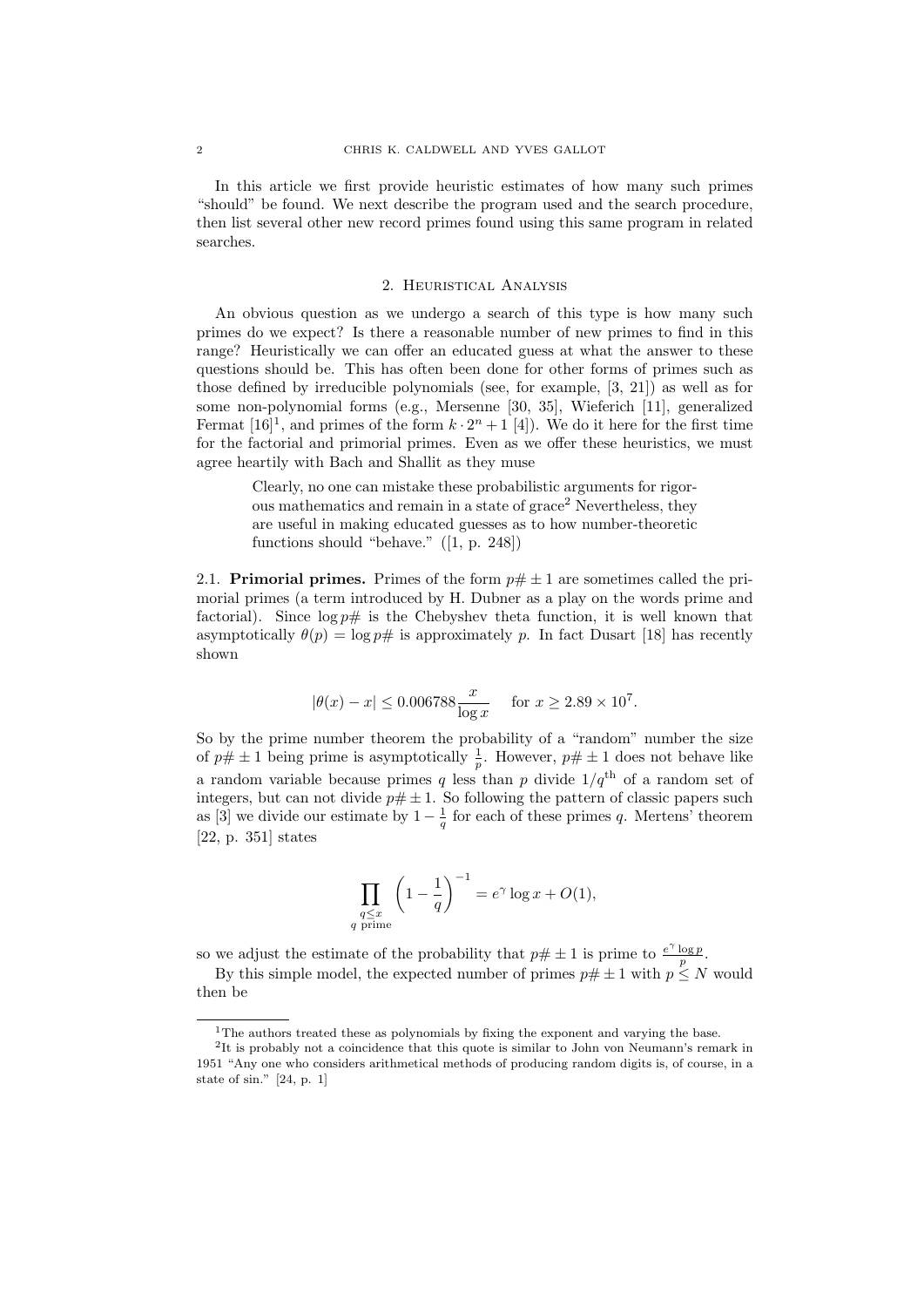$$
\sum_{p \le N} \frac{e^{\gamma} \log p}{p} \sim e^{\gamma} \log N
$$

Conjecture 2.1. The expected number of primorial primes of each of the forms  $p \# \pm 1$  with  $p \leq N$  are both approximately  $e^{\gamma} \log N$ .

The known, albeit limited, data supports this conjecture. What is known is summarized in Table 2.

|        | actual   |    | expected       |
|--------|----------|----|----------------|
| N      | $p# + 1$ |    | (of each form) |
| 10     |          |    | 4.1            |
| 100    |          |    | 8.2            |
| 1000   |          | У  | 12.3           |
| 10000  | 13       | 16 | 16.4           |
| 100000 | 19       | 18 | 20.5           |

TABLE 2. The number of primorial primes  $p \# \pm 1$  with  $p \leq N$ 

Remark 2.2. By the above estimate, the n<sup>th</sup> primorial prime should be about  $e^{n/e^{\gamma}}$ .

2.2. **Factorial primes.** The primes of the forms  $n! \pm 1$  are regularly called the factorial primes, and like the "primorial primes"  $p \# \pm 1$ , they may owe their appeal to Euclid's proof and their simple form. Even though they have now been tested up to  $n = 10000$  (approximately 36000 digits), there are only 39 such primes known (see Table 1). To develop a heuristical estimate we begin with Stirling's formula:

$$
\log n! = (n + \frac{1}{2}) \log n - n + \frac{1}{2} \log 2\pi + O\left(\frac{1}{n}\right)
$$

or more simply:  $\log n! \sim n(\log n - 1)$ . So by the prime number theorem the probability a random number the size of  $n! \pm 1$  is prime is asymptotically  $\frac{1}{n(\log n - 1)}$ .

However,  $n! \pm 1$  does not behave like a random variable for several reasons. First, primes q less than n divide  $1/q$ –th of a set of random integers, but can not divide  $n! \pm 1$ . So we again divide our estimate by  $1 - \frac{1}{q}$  for each of these primes q and by Mertens' theorem we first estimate the probability that  $n! \pm 1$  is prime to be

$$
(2.1) \qquad \qquad \frac{e^{\gamma} \log n}{n(\log n - 1)}.
$$

To estimate the number of such primes with  $n$  less than  $N$ , we may integrate this last estimate to get:

Conjecture 2.3. The expected number of factorial primes of each of the forms  $n! \pm 1$  with  $n \leq N$  are both asymptotic to  $e^{\gamma} \log N$ 

Table 3 shows a comparison of this estimate to the known results.

As an alternate check on this heuristic model, notice that it also applies to the forms  $k \cdot n! \pm 1$  (k small). For  $1 \le k \le 500$  and  $1 \le n \le 100$  the form  $k \cdot n! + 1$  is a prime 4275 times, and the form  $k \cdot n! - 1$ , 4122 times. This yields an average of 8.55 and 8.24 primes for each k, relatively close to the predicted 8.20.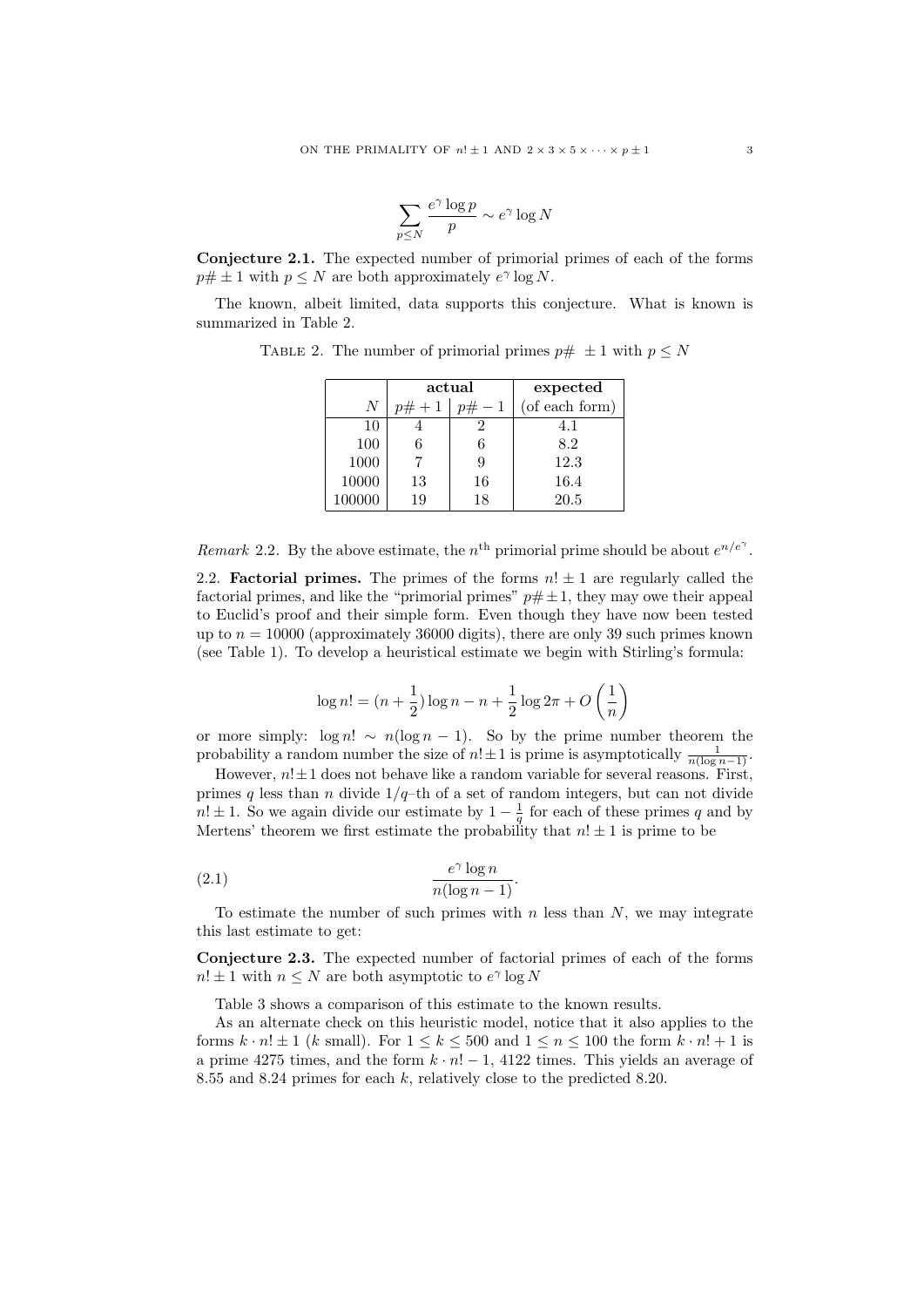|      | actual |        | expected       |
|------|--------|--------|----------------|
| N    | $n!+1$ | $n!-1$ | (of each form) |
| 10   |        |        | 4.1            |
| 100  | 9      | 11     | 8.2            |
| 1000 | 16     | 17     | 12.3           |
|      | 18     | 21     | 16.4           |

TABLE 3. The number of factorial primes  $n! \pm 1$  with  $n \leq N$ 

But what of the other obstacles to  $n! \pm 1$  behaving randomly? Most importantly, what effect does accounting for Wilson's theorem have? These turn out not to significantly alter our estimate above. To see this we first we summarize these divisibility properties as follows.

**Theorem 2.4.** Let  $n$  be a positive integer.

- i) n divides  $1! 1$  and  $0! 1$ .
- ii) If n is prime, then n divides both  $(n-1)! + 1$  and  $(n-2)! 1$ .
- iii) If n is odd and  $2n + 1$  is prime, then  $2n + 1$  divides exactly one of  $n! \pm 1$ .
- iv) If the prime p divides  $n! \pm 1$ , then  $p n 1$  divides one of  $n! \pm 1$ .

*Proof.* (ii) is Wilson's theorem. For (iii), note that if  $2n+1$  is prime, then Wilson's theorem implies

$$
-1 \equiv 1 \cdot 2 \cdot \ldots \cdot n \cdot (-n) \cdot \ldots \cdot (-1) \equiv (-1)^n (n!)^2 \pmod{2n+1}.
$$

When *n* is odd this is  $(n!)^2 \equiv 1$ , so  $n! \equiv \pm 1 \pmod{2n+1}$ . Finally, to see (iv), suppose  $n! \equiv \pm 1 \pmod{p}$ . Since  $(p-1)! \equiv -1$ , this is

$$
(p-1)(p-2)\cdot \ldots \cdot (n+1) \equiv (-1)^{p-n-1}(p-n-1)! \equiv \mp 1 \pmod{p}.
$$

This shows p divides exactly one of  $(p - n - 1)! \pm 1$ .

To adjust for the divisibility properties (ii) and (iii), we should multiply our estimate 2.1 by  $1 - \frac{1}{\log n}$ , which is roughly the probability that  $n + 1$  or  $n + 2$  is composite; and then by  $1 - \frac{1}{4 \log 2n}$ , which is the probability *n* is odd and  $2n + 1$  is prime. The other two cases of Theorem 2.4 require no adjustment. This gives us the following estimate of the primality of  $n! \pm 1$ .

$$
(2.2)\qquad \qquad \left(1 - \frac{1}{4\log 2n}\right)\frac{e^{\gamma}}{n}
$$

Integrating as above suggests there should be  $e^{\gamma}(\log N - \frac{1}{4}\log \log 2N)$  primes of the forms  $n! \pm 1$  with  $n \leq N$ . Since we are using an integral of probabilities in our argument, we can not hope to do much better than an error of  $o(\log N)$ , so this new estimate is essentially the same as our conjecture above.

Finally, it is reasonable to finish by asking if Theorem 2.4 indeed summarizes all of the important divisibility properties of  $n! \pm 1$ . In Table 4 we list the values of n for which p divides  $n! \pm 1$  (*n* is given the same sign as the sign in  $n! \pm 1$ ). We notice the prime divisors come in pairs which add to  $p - 1$  (as shown in Theorem 2.4.iv). The only other apparent property is that given  $p$ , we can place a lower bound on the  $n$  as mentioned in the following theorem. This again does not alter our conjecture in any significant way.

$$
\Box
$$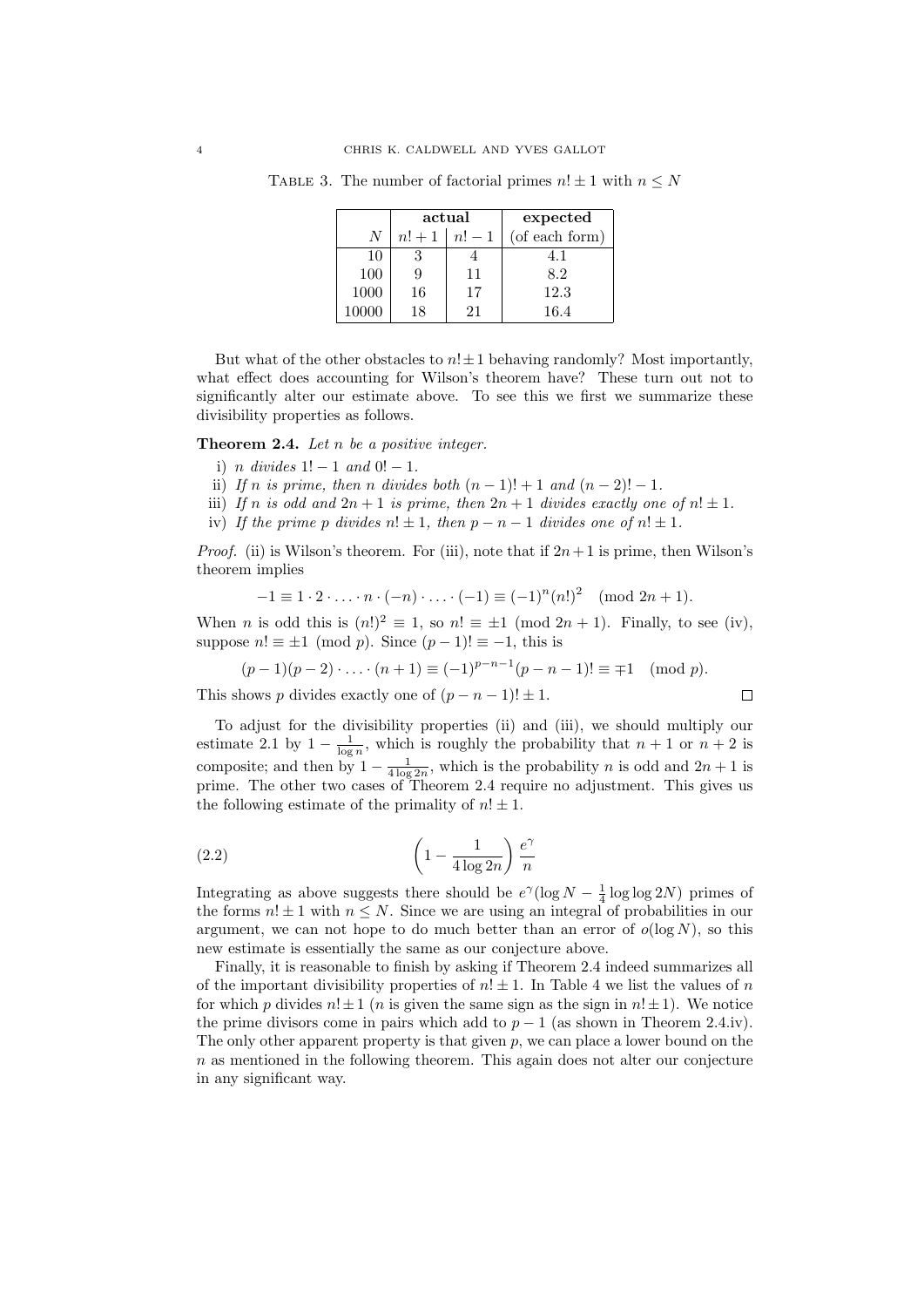| prime $p$ | <i>n</i> for which <i>p</i> divides $n! \pm 1$ | $\overline{\text{prime}} p$ | <i>n</i> for which <i>p</i> divides $n! \pm 1$ |
|-----------|------------------------------------------------|-----------------------------|------------------------------------------------|
| 17        | $-5, -11$                                      | 269                         | 9, 259                                         |
| 23        | $-4, -8, 14, 18$                               | 271                         | 93, 177                                        |
| 29        | $-10, 18$                                      | 277                         | $40, -236$                                     |
| 53        | $-15, -37$                                     | 293                         | 45, 75, 217, 247                               |
| 59        | $15, -18, 40, 43$                              | 307                         | $-54, 63, 243, 252$                            |
| 61        | $8, 16, 18, -42, -44, -52$                     | 311                         | $-29, -90, 220, -281$                          |
| 67        | $18, -48$                                      | 317                         | 91, 225                                        |
| 71        | 7, 9, 19, 51, 61, 63                           | 331                         | $-99, -231$                                    |
| 73        | $-17, -55$                                     | 359                         | $122, -129, -229, -236$                        |
| 79        | 23, 55                                         | 379                         | 35, 343                                        |
| 83        | $13, 36, -46, 69$                              | 383                         | 85, 297                                        |
| 89        | $-21, -67$                                     | 389                         | $-158, -190, 198, 230$                         |
| 97        | $-43, -53$                                     | 397                         | 93, -174, 222, 303                             |
| 103       | $6, -96$                                       | 401                         | 25, -69, 128, 173, 227,                        |
| 109       | $-22, 86$                                      |                             | $-272, -331, 375$                              |
| 137       | $16, 35, 101, -120$                            | 419                         | $-102, 316$                                    |
| 139       | $16, -122$                                     | 431                         | $-64, 366$                                     |
| 149       | $-25, 50, -98, -123$                           | 439                         | $-37, -401$                                    |
| 193       | $-90, 102$                                     | 449                         | 74, -121, -327, -374                           |
| 199       | $-81, -89, -109, -117$                         | 457                         | $-177, -279$                                   |
| 227       | $61, -82, 144, 165$                            | 461                         | $-63, -160, 300, -397$                         |
| 233       | $64, -101, -131, -168$                         | 463                         | 151, 311                                       |
| 239       | $-28, 210$                                     | 467                         | $-56, -176, 290, 410$                          |
| 251       | 97, 153                                        | 479                         | $15, -153, -325, 463$                          |
| 257       | 31, 225                                        | 499                         | $-98, 400$                                     |

TABLE 4. Divisors of  $n! \pm 1$  not listed in theorem 2.4

(The sign of *n* determines the sign in  $p|n! \pm 1$ .)

**Theorem 2.5.** Let p be a prime. If  $p | n! \pm 1$  then  $p = n + 1, n + 2$  or  $p \ge n + k$ where k is a solution to  $\Gamma(k) - k + 1 = n$ .

*Proof.* Suppose  $p | n! \pm 1$  and set  $p = n + k$ . Clearly  $k \ge 1$ . If  $k = 1$  or 2, then we are done, so suppose  $k > 2$ . By Wilson's theorem  $(p - 1)! \equiv -1 \pmod{p}$  so

$$
(p-1)(p-2)\cdot\ldots\cdot(n+1) \equiv (-1)^{k-1}(k-1)! \equiv \pm 1 \pmod{p},
$$

showing  $(k-1)! \equiv \pm (-1)^{k-1} \pmod{p}$ . This means  $\Gamma(k) \pm (-1)^k$  is a non-zero  $(k > 2)$  multiple of  $p = n + k$ , so  $\Gamma(k) \pm (-1)^k > n + k$ .  $\Box$ 

# 3. The programs

The screening for primes had two phases: (1) We first pre-screened using trial division, then each number  $n$  was checked for probable-primality. This work was carried out by a program we call Proth.exe. (2) We then used separate programs to verify the primality of the three probable-primes found in the first step.

3.1. Proth.exe: probable-primality testing. This program is named Proth.exe because when it was originally written by the second author, it was intended just to find primes of forms covered by Proth's theorem (see [29] or [22, theorem 102]):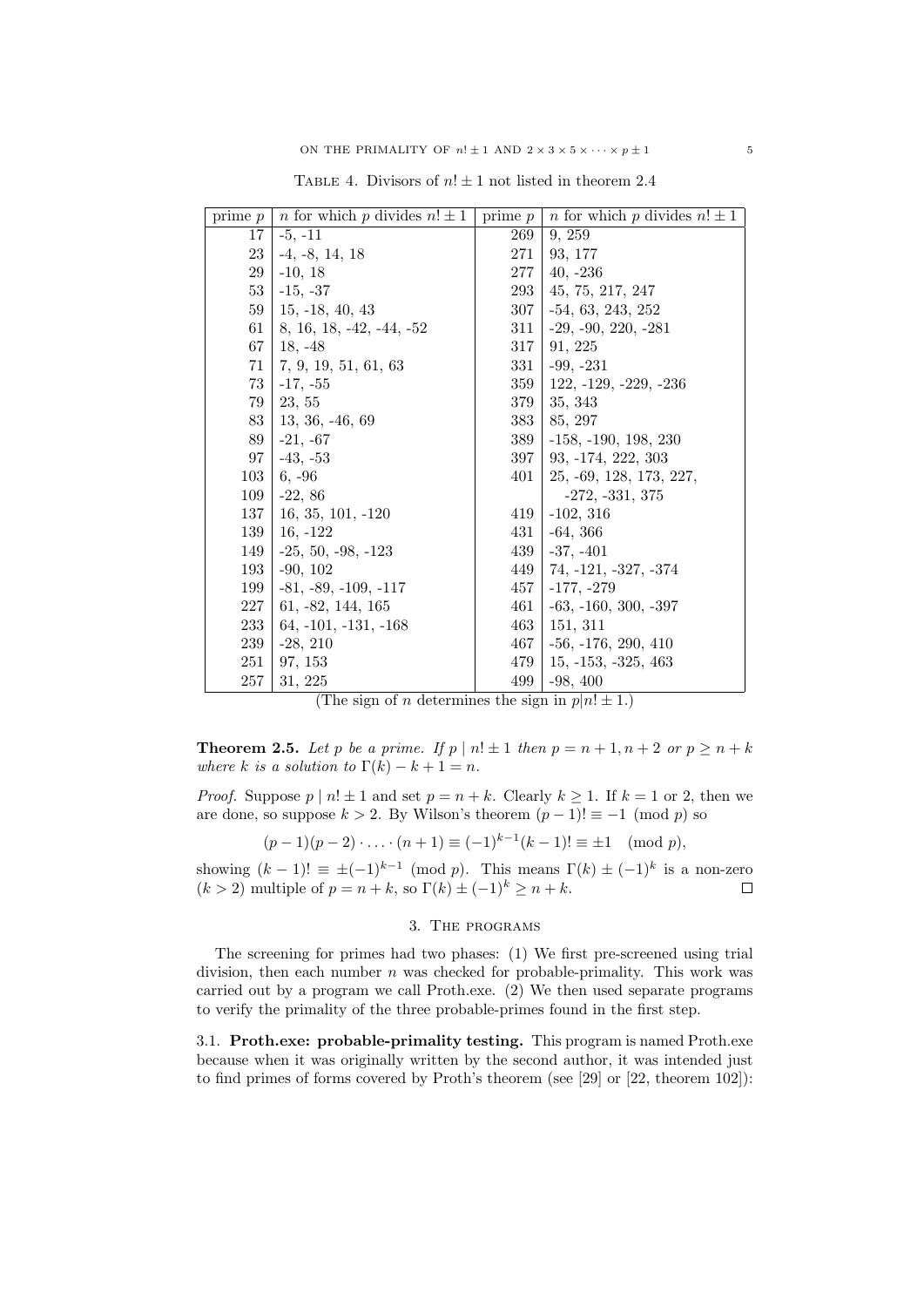**Theorem 3.1.** Let  $n > 1$ ,  $k < 2^n$  and  $N = k \cdot 2^n + 1$  be a quadratic non-residue  $p_{\text{mod } a}$  for some odd prime a. Then necessary and sufficient condition for N to be a prime is that  $a^{(N-1)/2} \equiv -1 \pmod{N}$ .

At that time Proth.exe was written as a Windows program because of the wide installed-base for this operating system, and was made available on the internet [20] to support a variety of distributive computing projects. Because of Proth.exe's success, it has been expanded to cover a variety of other forms (see the list of records below), including probable-primality testing for the primorial and factorial numbers.

Numbers that are not of the form  $k \cdot 2^n + 1$ , but that satisfy the condition of Proth's theorem (there is an integer a for which  $a^{(N-1)/2} \equiv -1 \pmod{N}$ ) are called Euler probable-primes [31, p. 226]. The evaluation of  $a^{(N-1)/2}$  using the left-to-right binary algorithm takes only  $\lceil \log_2 n \rceil$  modular squaring operations [9, p. 9], so the key to doing this quickly is in multiplying quickly. Proth.exe multiplies by evaluating the convolution of the polynomials defined by the representation of the numbers in base  $2^{16}$ , and the convolutions are evaluated using real-signal Fast Fourier Transforms implemented with double precision floating-point numbers [34, chapter 20]. In modern microprocessors, accessing the data in the main memory is more than 20 times slower than executing an arithmetic operation, so algorithms such as split-radix FFT, which were developed to minimize the number of multiplications, are no longer the best algorithms. So we used a modified form of the "Four Step" FFT [2]. Only two passes through the main memory are required. Blocks of data, on which a classical FFT is performed, fit in the level 1 cache of the processor. With numbers of about 30, 000 digits, this algorithm is about five times faster than the same algorithm based on an optimized real-data split-radix FFT. Finally, to compute the modular reduction, the value of the reciprocal of  $n$  is computed just once using steady-state division as described in [10, p. 9].

As mentioned above, Proth.exe has been used in a variety of distributive computing projects. For example, as of the date we wrote this article, this program was used to find the following record prime numbers:  $(1)$  169719 ·  $2^{557557} + 1$  (167847) digits), the largest known "non-Mersenne" prime (found by Stephen Scott in 2000);  $(2)$  481899 ·  $2^{481899} + 1$ , the largest known Cullen prime [23] (found by Masakatu Morii in 1998); (3)  $151023 \cdot 2^{151023} - 1$ , the largest known Woodall prime [23] (found by Kevin O'Hare in 1998); (4)  $506664^{16384} + 1$ , the largest known Generalized Fermat prime [4, 17] (found by the second author in 2000); and finally (5)  $18458709 \cdot 2^{32611} - 1$  the second largest known Sophie Germain prime [15] (found by Charles Kerchner in 1999).

3.2. Primality Proving. Since the program Proth.exe did not include the necessary routines for primality proving for numbers of the form  $n! \pm 1$  and  $p \neq \pm 1$ , we used two other programs to complete the primality proofs. In both cases the proofs are straight forward with the classical tests of  $[6]$ . For the factorial primes  $6380! + 1$ and  $6917! - 1$  we used a console version of the Dubner Cruncher (cf. [12, 28]). The prime  $42209# + 1$  presented more difficulty because it was necessary to conduct tests at 1339 of the prime divisors of 42209#. The verification was completed by Chris Nash using his implementation (called PrimeForm) of these tests based on the same large integer arithmetic library as Proth.exe. (This library, like Proth.exe, was written by the second author.) The 1339 tests together took approximately 15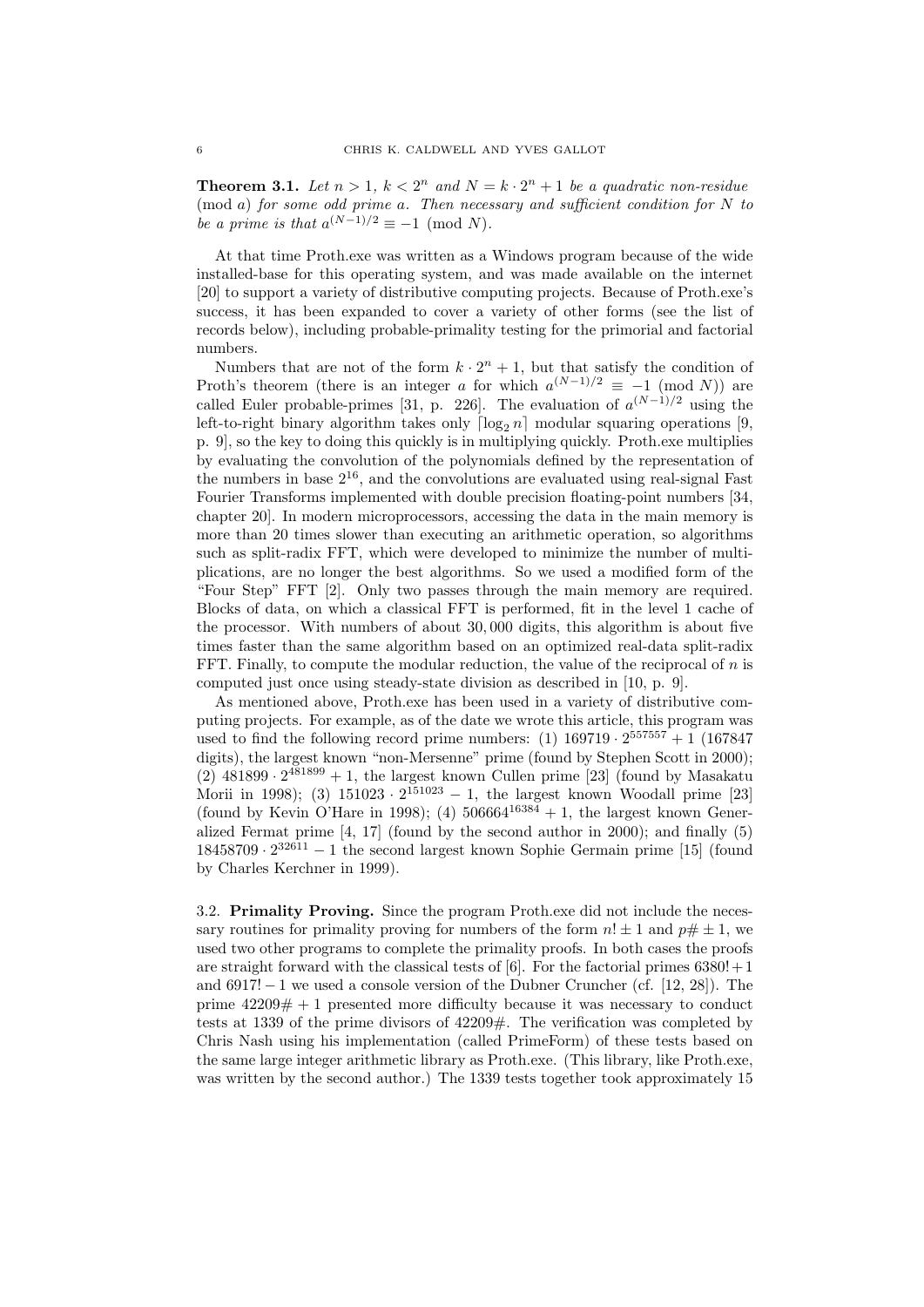hours [27], even when they were combined using the technique of Mihailescu [26] (similar to those of [7]).

#### **REFERENCES**

- 1. E. Back and J. Shallit, Algorithmic number theory, Foundations of Computing, vol. I: Efficient Algorithms, The MIT Press, 1996.
- 2. D. Bailey, FFTs in external or hierarchical memory, Journal of Supercomputing 4:1 (1990), 23–35.
- 3. P. T. Bateman and R. A. Horn, A heuristic asymptotic formula concerning the distribution of prime numbers, Math. Comp. 16 (1962), 363–367.
- 4. A. Björn and H. Riesel, Factors of generalized Fermat numbers, Math. Comp. 67 (1998), 441–446.
- 5. A. Borning, Some results for  $k! \pm 1$  and  $2 \cdot 3 \cdot 5 \cdots p \pm 1$ , Math. Comp. 26 (1972), 567–570.
- 6. J. Brillhart, D. H. Lehmer, and J. L. Selfridge, New primality criteria and factorizations of  $2^m \pm 1$ , Math. Comp. **29** (1975), 620–647.
- 7. J. P. Buhler, R. E. Crandall, and M. A. Penk, *Primes of the form*  $n! \pm 1$  and  $2 \cdot 3 \cdot 5 \cdots p \pm 1$ , Math. Comp. 38 (1982), 639–643. Corrigendum in Math. Comp. 40 (1983), 727.
- 8. C. Caldwell, On the primality of  $n! \pm 1$  and  $2 \cdot 3 \cdot 5 \cdots p \pm 1$ , Math. Comp. **64** (1995), 889–890.
- 9. H. Cohen, A course in computational algebraic number theory, Graduate Texts in Mathematics, vol. 138, Springer-Verlag, New York, 1993.
- 10. R. Crandall, Topics in advanced scientific computation, Springer-Verlag, 1996.
- 11. R. Crandall, K. Dilcher, and C. Pomerance, A search for Wieferich and Wilson primes, Math. Comp. 66 (1997), 433–449.
- 12. H. Dubner, The development of a powerful low-cost computer for number theory applications, J. Recreational Math. 18 (1985-86), 81–86.
- 13. , Factorial and primorial primes, J. Recreational Math. 19:3 (1987), 197-203.
- 14. \_\_\_\_\_, A new primorial prime, J. Recreational Math. 21:4 (1989), 276.
- 15. \_\_\_\_\_, Large Sophie Germain primes, Math. Comp. 65 (1996), 393-396.
- 16. H. Dubner and Y. Gallot, Distribution of generalized Fermat prime numbers, Preprint, 1999.
- 17. H. Dubner and W. Keller, New Fibonacci and Lucas primes, Math. Comp. 68 (1999), 417-427.
- 18. P. Dusart, The k<sup>th</sup> prime is greater than k(ln k + ln ln k 1) for  $k \geq 2$ , Math. Comp. 68 (1999), 411–415.
- 19. A. Ferrier, Les nombres premiers, Librairie Vuibert, Boulevard Saint-Germain, Paris, 1947.
- 20. Y. Gallot, Proth.exe: a windows program for finding very large primes, 1999, http://www.utm.edu/research/primes/programs/gallot/.
- 21. G. H. Hardy and J. E. Littlewood, Some problems of 'partitio numerorum': III: On the expression of a number as a sum of primes, 44 (1922), 1–70, Reprinted in "Collected Papers of G. H. Hardy," Vol. I, pp. 561-630.
- 22. G. H. Hardy and E. M. Wright, An introduction to the theory of numbers, Oxford University Press, 1979.
- 23. W. Keller, New Cullen primes, Math. Comp. 64 (1995), 1733–1741. Supplement S39-S46.
- 24. D. E. Knuth, The art of computer programming. Volume 1: Fundamental algorithms, Addison-Wesley, 1975, 2nd edition.
- 25. M. Kraitchik, *Introduction à la théorie des nombres*, Gauthier-Villars, Paris, 1952, pp. 2, 8.
- 26. P Mihailescu and C. Nash, Binary tree evaluation method for Lucas-Lehmer primality tests, preprint, 1999.
- 27. C. Nash,  $42209#+1$  is prime, personal communication to the authors, May 1999.
- 28. I. Peterson, Dubner's primes, Science News 144:21 (1993), 331.
- 29. F. Proth, Théorèmes sur Les Nombres Premiers, C. R. Acad. Sci. Paris 85 (1877), 329-331.
- 30. M. R. Schroeder, Where is the next Mersenne prime hiding?, Math. Intelligencer 5:3 (1983), 31–33.
- 31. D. Shanks, Solved and unsolved problems in number theory, Chelsea, New York, 1978.
- 32. W. Sierpinski, Elementary theory of numbers, Monografie Mat., vol. 42, PWN, Warsaw, 1964, p. 202.
- 33. M. Templer, On the primality of  $k! + 1$  and  $2 * 3 * 5 * \cdots * p + 1$ , Math. Comp. 34 (1980), 303–304.